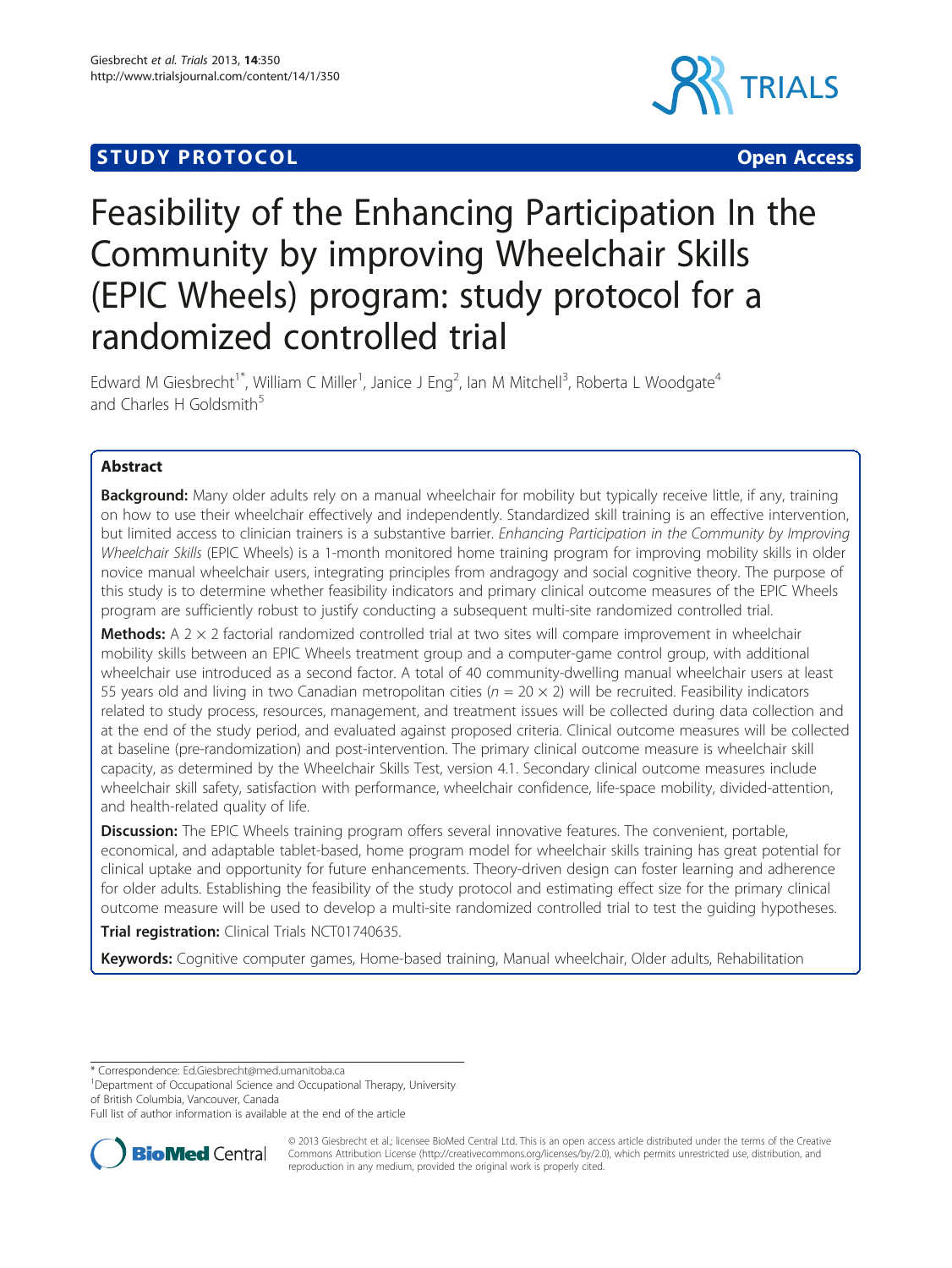#### Background

Canada has a rapidly growing aging population; over the next 50 years, the proportion of older people is expected to double to more than one in four [\[1](#page-9-0)]. With age, the risk of a disabling health condition increases; mobility is the most prevalent area of impairment among older adults in Canada [[2\]](#page-9-0). The number of wheelchairs provided to address mobility issues among older adults is also rising. In 2001, an estimated 81,000 Canadians 65 years and older required a wheelchair for mobility [[3\]](#page-9-0) – a rate four times the national average. A 2004 study [[4](#page-9-0)] reported that among multiple assistive device users, the manual wheelchair (MWC) was considered third most important, behind eyeglasses and canes. However, the wheelchair also represents a substantial cost to consumers and the health care system. Beyond the cost of purchase, which varies from several hundred to thousands of dollars, our clinical experience has demonstrated that the process of assessment, procurement, fitting, and delivery can reach \$10,000 or more. These systemic costs are squandered if older adults are unable to use their wheelchair effectively to participate in important activities of life.

Merely acquiring a wheelchair does not guarantee independence or satisfactory performance with functional activities. In particular, environmental factors, such as carpet, ramps, curbs, gravel, and poor sidewalk conditions, present barriers to mobility and self-propulsion. In Canada, over 90% of older MWC users experienced restricted performance in at least one major life activity [\[2\]](#page-9-0) (compared with 15% of those without a mobility device) and nearly 60% require assistance from a family member or other care provider for even basic mobility [\[3\]](#page-9-0). Restricted mobility is associated with reduced participation and a loss in social connectedness [\[5\]](#page-9-0), which can lead to feelings of isolation, stress, and low self-esteem, impacting overall quality of life [[6](#page-9-0)]. A 2006 study of stroke survivors adjusting to wheelchair use identified substantial restriction in caregivers' social roles and an increased burden of care [\[7](#page-9-0)]. In Canada, 25% of caregivers of the elderly are over 65 years themselves [[1\]](#page-9-0), and risk both acute and overuse injury when assisting with wheelchair use [\[8\]](#page-9-0).

In addition, MWC users are at risk of tips and falls, which often result in injury. In Canada, the yearly incidence of tips or falls is estimated to be 5.2%, with 4.2% resulting in injury and 2.5% requiring a visit to an emergency department [[9](#page-9-0)]. In the United States in 2005, wheelchair-related accidents resulted in one death per week and treatment for a hospitalized injury was estimated at \$25,000 to 75,000 [[10](#page-9-0)].

Providing comprehensive skills training is effective, but relies on considerable 1:1 training time. The Wheelchair Skills Training Program [\[11\]](#page-9-0) is the only structured training program reported in the literature. An expert clinician provides personal training, typically requiring four to eight sessions of an hour or more. Several studies have demonstrated the Wheelchair Skills Training Program to be safe and practical [\[12,13\]](#page-9-0), and randomized controlled trials report a significant improvement in skill capacity among adult MWC users during inpatient rehabilitation [[14](#page-9-0)] and in the community [[15](#page-9-0)]. Improvements in safety with skill performance have also been reported [[16](#page-9-0)]. While the evidence indicates such training is effective, there has not been widespread clinical adoption and as a result older adults receive little or no structured wheelchair skills training. Even among younger populations receiving inpatient rehabilitation, only 17 to 18% of wheelchair users receive any formal training [[17,18](#page-9-0)], which typically focuses on such skills as transferring from the wheelchair to the bed, toilet, or bathtub. A survey of older veterans who were prescribed a wheelchair post-stroke found 53% had received no instruction at all on wheelchair use [\[19](#page-9-0)]. Another study of US veterans reported that more than 50% had difficulty with even basic wheelchair propulsion, despite having access to a trained clinician and a custom-fitted wheelchair [[20](#page-9-0)].

Several factors contribute to the current situation of inadequate training. First, many clinicians do not have sufficient knowledge of (or ability to demonstrate) wheelchair skills [\[12\]](#page-9-0). Second, other competing demands are often prioritized over wheelchair training during in-hospital rehabilitation. Older adults are frequently discharged with a temporary (standard) wheelchair and delivery of a customized wheelchair occurs in community settings, when therapists' time is limited. Finally, funding for home care and community-based services in Canada and the United States has been in decline and is insufficient to support clinician-intensive training either before or after discharge [[21,22](#page-9-0)]. Often, the time and travel demands for both consumers and clinicians make traditional skills training costprohibitive [[23](#page-9-0)]. Long wait lists and the inaccessibility of rehabilitation services, particularly in rural areas, further exacerbate the problem [\[23,24](#page-9-0)].

Delivering rehabilitation training as a monitored or selfmanaged home program among older adults has been effective for a variety of outcomes including strengthening [[25](#page-9-0)], physical activity [\[26\]](#page-9-0), self-care [\[21,27\]](#page-9-0) and exercise [[28,29\]](#page-9-0). Home programs are advantageous because they allow privacy for the user, occur in a familiar context, can be conveniently integrated into the user's schedule, and do not require the time, effort, and expense of travel [[26](#page-9-0)]. Adherence to any intervention is critical to its effectiveness. A 2010 Cochrane review of exercise interventions found those interventions that incorporated social cognitive theory (that is, self-efficacy), were monitored, and increasingly graded complexity of the activity were more effective in improving adherence, frequency, and duration of exercise [\[30\]](#page-9-0).

Computer-related devices are becoming increasingly useful for rehabilitation interventions, with advances in affordability, size, portability, accessibility, and user-interface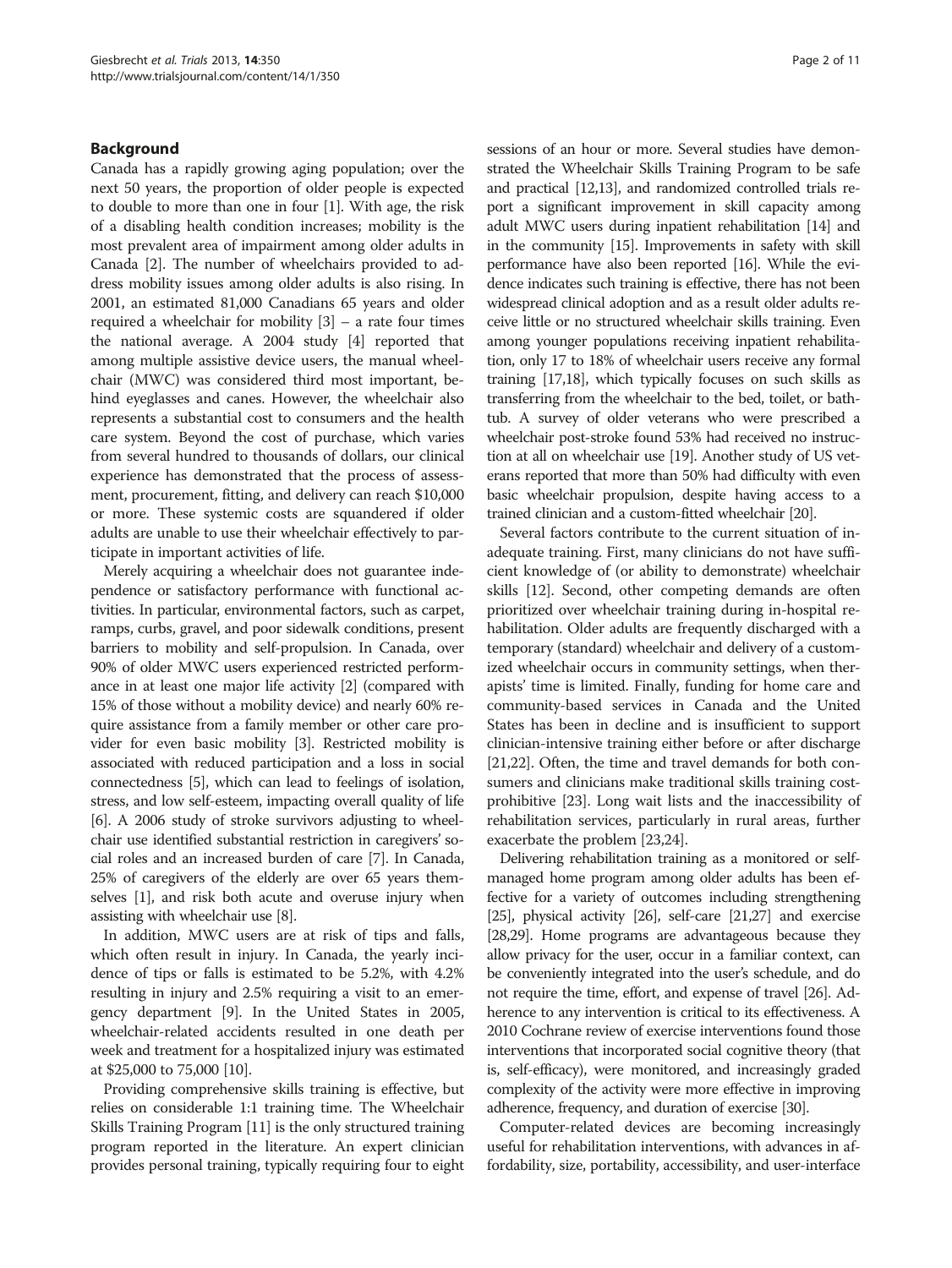simplicity. Computer and popular gaming systems have shown promising results in rehabilitation by casting therapy in a more engaging and enjoyable context. Their use for physical activity training in rehabilitation among older adults has demonstrated high participation rates, increased motivation, and tolerance for activity, and trends toward improvement in fitness [\[31\]](#page-9-0).

The Enhancing Participation in the Community by Improving Wheelchair Skills program (EPIC Wheels) is an individualized home training program that optimizes learning for older adults while limiting the time demands of expert trainers. The program content and delivery was developed using principles of andragogy (adult learning) [\[32,33\]](#page-9-0) and social cognitive (self-efficacy) [\[34,35](#page-9-0)] theory. Using an affordable computer tablet device, EPIC Wheels provides a customized and mobile structured training program for inchair or tabletop use at home and in the community. A touch-screen audiovisual display features interactive training and practice activities, and wireless Internet connectivity enables trainee-trainer communication and remote trainer monitoring. The EPIC Wheels program is 1 month long and includes a minimum of 10 hours of training and practice. Training includes two personalized sessions with a wheelchair expert; one at the outset and the second at the mid-point of the program.

Prior to moving to a large-scale randomized controlled trial (RCT), it is not only critical but also prudent to ensure that the feasibility indicators and the proposed clinical measures are sufficiently robust. This paper describes the objectives and design of the EPIC Wheels feasibility study that will be used to construct and implement a comprehensive, multi-site RCT trial that directly assesses the guiding hypotheses.

# Study objectives

#### Feasibility indicators

These have been selected to assess the feasibility of study methods and procedures, including:

- Process issues of subject recruitment, consent, retention, and perceived benefit.
- Resource issues of treatment adherence, burden of data collection, incorporating a health utility index, and intervention burden.
- Management issues of tablet reliability, subject processing, and protocol administration.
- Treatment issues of safety, response, and treatment effect.

# Primary clinical outcome

The aim of the study is to evaluate the effect of EPIC Wheels on wheelchair skill capacity and obtain an estimate of the treatment effect size.

#### Secondary clinical outcome

The secondary aims are to evaluate the effect of EPIC Wheels on wheelchair skill safety, wheelchair use confidence, satisfaction with activity performance, mobility, divided-attention, and health-related quality of life.

# Methods/design

# Trial design

This study uses a two-site RCT to compare differences in older adults' wheelchair mobility skills between an EPIC Wheels (treatment) group and a cognitive training (control) group, introducing 'extra wheeling' as a second factor.  $A$  2  $\times$  2 factorial design randomly assigns subjects using a 1:1:1:1 allocation ratio between four groups: EPIC Wheels, EPIC Wheels with extra wheeling, cognitive training, and cognitive training with extra wheeling. To support balance between groups and masking of assignment, a central computerized randomization algorithm was designed by our statistician, with an undisclosed block size and stratified by site ( $n = 20$  at each site). Once subjects are enrolled, a tester collects baseline data before a study coordinator contacts the statistician to obtain group assignment. A trainer will initiate contact with the subject and implement the 1-month program, after which time the tester will re-administer the outcome measures (see Figure [1](#page-3-0)). To address bias, subjects will be instructed not to discuss their program; separate trainers will be used for the treatment and control groups at each site; and testers will be blinded to group allocation. A protocol is included for control group trainers to identify the potential value of the control intervention for wheelchair mobility and strategies to prevent participant attrition.

# Ethics

The protocol for this study has been approved by the Research Ethics Boards at the University of British Columbia (Approval number, H12-02043) and the University of Manitoba (Approval number, HS15818), as well as the research review committee of the regional health authority for each site. All study subjects, and their caregivers, will provide informed consent prior to enrolment. The study was funded through a peer-reviewed operating grant from the Canadian Institutes of Health Research (MOP-123240).

# Participants

A total of 40 community-dwelling MWC users living in two Canadian cities (20 at each site) will be recruited on a voluntary basis. Each site will have 20 participants, with five participants in each of four groups: treatment with extra wheeling, treatment without extra wheeling, control with extra wheeling, and control without extra wheeling. To optimize the impact of the treatment, individuals with less than one year of MWC use will be recruited. Novice users are still developing routines and patterns of wheelchair use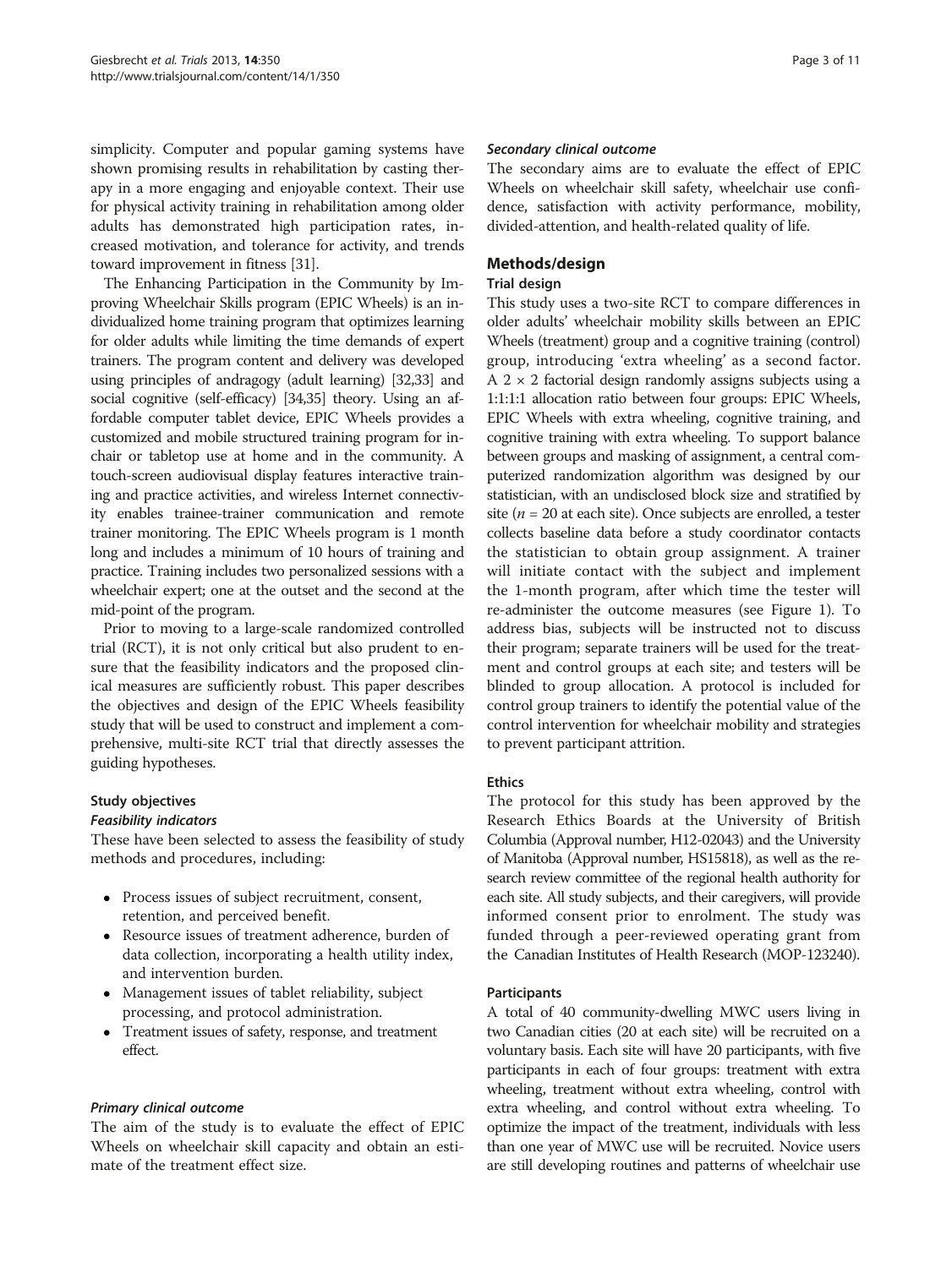and are potentially more amenable to adapting their mobility techniques [\[12\]](#page-9-0). Subjects will be ≥55 years old; live in the community within the metropolitan boundaries; selfpropel a MWC  $\geq$ 1 hour/day; use their MWC for mobility inside and outside their home; have used a MWC for <1 year; and have a caregiver willing to attend training sessions and supervise home training. There are no specific diagnostic criteria for enrolment; however, subjects must be able to propel a wheelchair with both hands. Individuals will be excluded if they cannot communicate and complete study questionnaires in English; anticipate a health condition or procedure that contraindicates training (for example, surgery scheduled which would impair physical activity); or are currently receiving outpatient therapy that includes wheelchair mobility training. A caregiver for each participant will also provide consent to participate in the study, and both subject and caregiver will indicate whether they are willing

#### Sample size

To address the feasibility indicators, the number of subjects is large enough to represent the target population

to be contacted for follow-up after the study is complete.

and assess the feasibility criteria [\[36\]](#page-9-0). In addition, the sample size is powered to detect a statistically significant difference between groups and provide a reasonable estimate of a treatment effect. With a  $2 \times 2$  factorial design, sample size can be calculating using each main factor independently, and then determined by selecting the larger of the two estimates [\[37](#page-9-0)]. Our calculations are based on the primary clinical outcome measure (the Wheelchair Skills Test version 4.1, WST), as this will be used in subsequent EPIC Wheels studies. Research in the field of wheelchair skills training is still maturing, with three published studies using actual users, and given the novel home program approach an  $\alpha$  of 0.10 was selected to ensure a potentially beneficial treatment effect would not go undetected (Type I error rate). Given the absence of data regarding the impact of extra wheeling, we opted to use a comparable effect size  $(f = 0.54)$  in the second factor calculation. To minimize the risk of identifying such an effect merely by chance (Type II error), the study is powered at 90%. Based on a sample size calculation for analysis of covariance (ANCOVA) each of the four groups would require eight subjects for a total of 32 participants. In previous Canadian trials, a 9 to 18%

<span id="page-3-0"></span>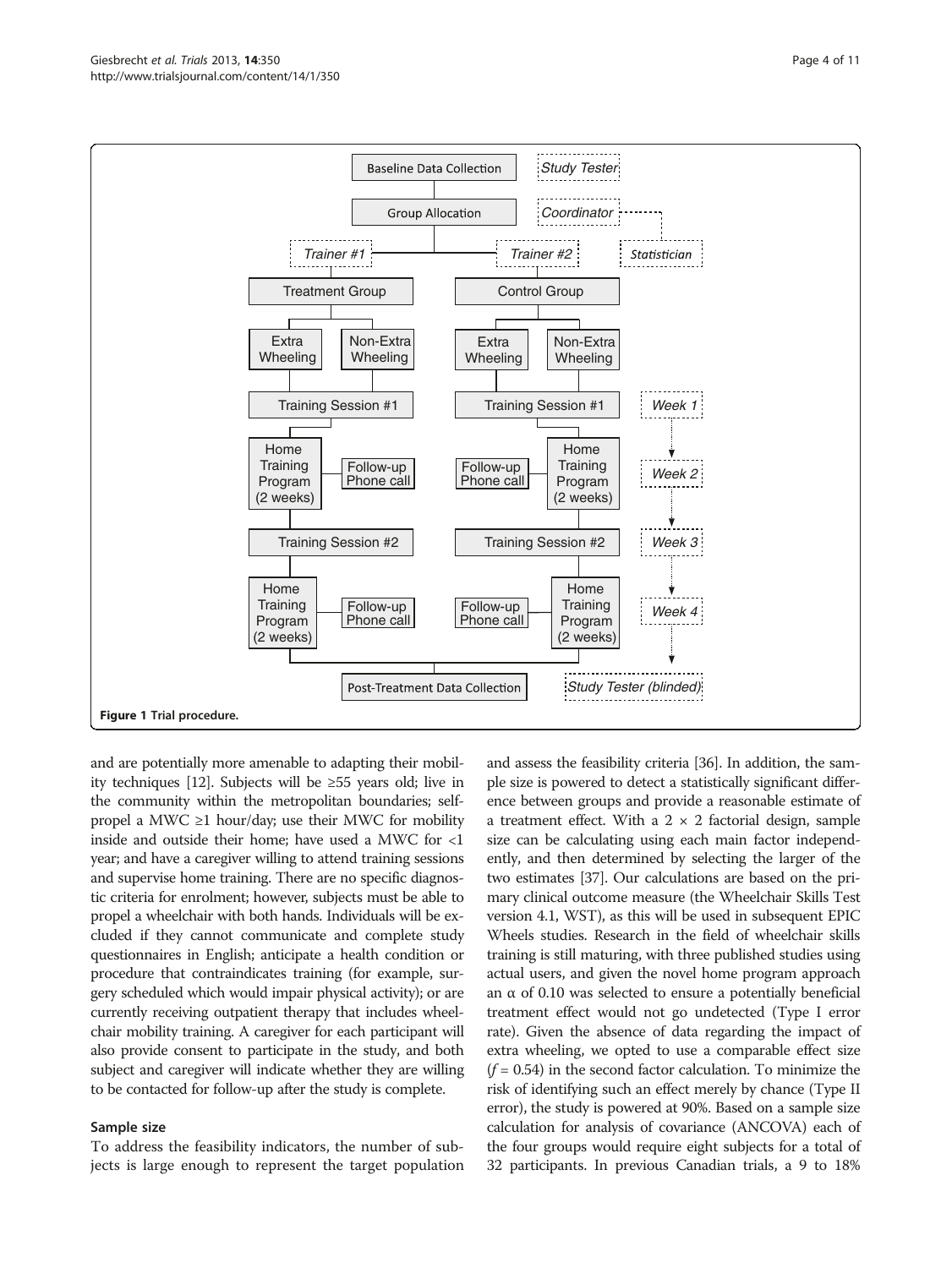dropout rate has been reported; conservatively adjusting for a 25% dropout rate  $(32/0.75)$ , a total study N of 44 is planned ( $n = 11$  for each group).

Previously published studies have used younger or mixed age populations; data specific to older adults are not available. We obtained permission to use a data subset (adults >50 years) from a yet-to-be published study (F Routhier, personal communication) that provided WST change scores following training and powered our study to capture a comparable change ( $m = 9.3\%$ ;  $s = 9.5\%$ ). A difference of 9.3% corresponds to an acquisition of three additional skills on the WST; previous studies report that subjects perceive a clinically important difference with such improvements [[17,18\]](#page-9-0). In fact, the skills performed on the WST are sequenced from simple (for example, rolling forwards) to moderate (for example, propelling on carpet) to complex (for example, ascending a 10° ramp). Research literature reporting on MWC use among older adults specifically implicates carpet, inclines, curbs, gravel, and poor sidewalk conditions as barriers to independent mobility [[7](#page-9-0)]. Acquisition of even one of these important skills could quite reasonably represent a minimally clinically important difference (MCID) to wheelchair users, their caregivers, and those providing training. No formal MCID has been established for the WST; however, using data from a Canadian trial [[18\]](#page-9-0), a smallest detectable difference calculation suggests that a difference of 9.2% would exceed any measurement error or noise [\[38\]](#page-9-0). A reliability change index calculation indicates that 3.0% is the minimal detectable change required and is a reasonable proxy for MCID [[38](#page-9-0)].

# Procedure

Subjects attend an initial session with their respective trainer for 90 to 120 minutes, including orientation to the computer tablet. Subjects are provided with a prepared study tablet and printed reference handbook to engage in their home training program for 2 weeks, with a minimum of 150 minutes of tablet-based activity per week. After 2 weeks, subjects attend a second session with their trainer for 60 to 90 minutes and then continue with their home training program for an additional 2 weeks. The trainer makes follow-up telephone contact at the end of weeks 1 and 3.

# Extra wheeling

The EPIC Wheels program requires trainees to engage in wheelchair activity that they might not otherwise undertake. While it is unlikely that such additional wheelchair use alone would substantially increase skill acquisition or proficiency, to address this potentially confounding variable subjects are randomly allocated into extra wheeling and non-extra wheeling subgroups. Subjects in the extra wheeling subgroups are asked to perform an additional 75

minutes of unstructured wheelchair wheeling per week, which can occur in their home or in the community. Extra wheeling is defined as participants propelling their wheelchair in addition to what they would typically do in the course of daily activities. For these subjects, the training tablet presents a prompting question every 24 hours asking how many minutes of extra wheeling they have performed. Subjects toggle up and down in 5-minute increments and enter their data before the tablet returns to the training activities. Trainers can encourage subjects to increase their extra wheeling activity during follow-up phone calls and training visits if target levels have not been met.

#### Intervention

#### Treatment group (EPIC wheels)

EPIC Wheels trainers are occupational therapists with  $\geq 5$ years of clinical experience in wheelchair provision and training, who have received a 2-day comprehensive orientation program. Each training session is administered using a protocol and checklist. Trainers select a subset of skills and training activities to incorporate into the home training program based on ability, safety, and relevance for the subject. The EPIC Wheels home program includes a comprehensive, structured library of educational material and training activities, organized in a hierarchy from simple to complex. Trainers monitor a subject's progress through online access to tablet usage data and re-assessment during the second training session, revising the home program with more advanced skills and activities.

The home program component is delivered using a 10 inch (≈25 cm) portable  $ASUS<sup>®</sup>$  computer tablet (ASUSTek, Markham, ON). The tablet is menu driven and interactive, using a touch-screen interface. Training is provided in a multi-modal format with illustrations and videos, allowing detailed step-by-step guidance and slow-motion demonstrations. Female and male actors, both close to 70 years of age, were used to provide age-appropriate models in the videos. Practice activities can be clearly demonstrated and include imitative, function-based, and interactive gamerelated activities. The tablet is mounted on a rigid platform with a simple strap that wraps around the subject's thighs for use in a wheelchair. A 'progress' icon provides daily updates on the number of minutes practiced per week to reinforce adherence. Subjects can exchange voicemail with their trainer using an integrated applet. Subjects receive a mobile Internet device for voicemail and data transfer or update capability, but the tablet operates as a single-function device with all other applications disabled.

#### Control group (cognitive training)

Control group subjects also attend two sessions with their trainer to address attention balance through exposure to study personnel. In addition, they receive an identical tablet pre-loaded with computer games to account for tablet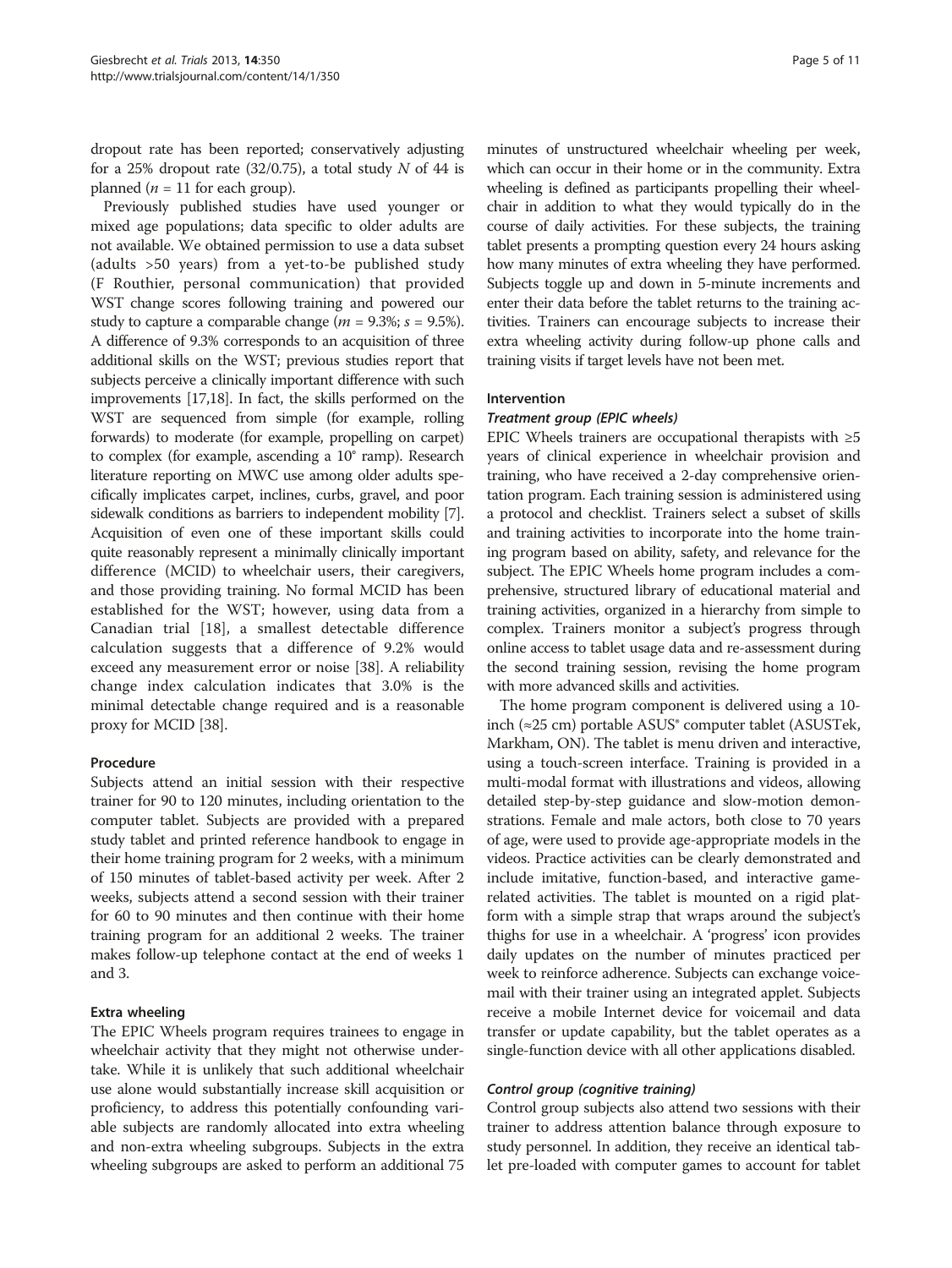device and activity exposure. Nine different games address problem solving (for example, Tetris, Cogs); word, math, and memory challenges (for example, Scrabble, Sudoku); and dexterity or response skills (for example, Marble Saga, Cut the Rope). Each training session is administered using a protocol and checklist. During the first session, the trainer discusses the potential benefits of computer-game training on cognition and motor function, and how these can positively impact wheelchair mobility. Trainers provide an orientation to the cognitive games and operation of the tablet device. During the second session, the trainer discusses subjects' current community activities and experience using the wheelchair via a structured discussion guide, and provide verbal information related to barriers encountered, as well as any additional review or training related to the cognitive training games. To minimize attrition and provide wheelchair skill-specific information, the consent form informs control group subjects that they will receive a DVD with a condensed EPIC Wheels education program after the post-intervention data collection is complete.

#### Training schedule

The home training schedule for both groups targets a minimum of 1 or 2 sessions/day, 15 to 30 minutes in length, at least 5 days per week (minimum 150 minutes/week). These guidelines are based on the National Blueprint consensus document on promoting physical activity for adults over 50 years, which advocates that lifestyle- or endurance-related activity of moderate intensity should be undertaken for at least 30 minutes (in bouts of at least 10 minutes) 5 to 7 days per week [\[39\]](#page-9-0). The minimum training time is at least comparable to 1:1 training time in other clinical studies using structured wheelchair skills training, where a significant improvement in skill capacity was observed [\[17-19](#page-9-0)]. Adherence to this schedule is achievable, as demonstrated by a study of home-based training program for improving hand function among stroke survivors ( $n = 77$ ;  $m = 57$ years) which obtained 96% compliance for 1.3 hours of training per day, 7 days per week over 5 weeks [\[40](#page-9-0)].

#### Safety

The EPIC Wheels program incorporates extensive safetyrelated material, including teaching the safest mobility strategies; use of safety equipment; recognizing unsafe situations; and seeking assistance when skills are insufficient to address environmental barriers. At the initial training session, subjects are provided with protective wheeling gloves. Caregivers attend and participate in both training sessions and encouraged to supervise home training activities. A fitted spotter's strap and demonstration and instruction are provided for caregiver use during training to prevent wheelchair tips. Operating a wheelchair in the community carries innate risks that cannot be entirely eliminated; however, EPIC Wheels offers education and training designed

to minimize risks of wheelchair operation. This knowledge should reduce the risk of a fall or injury that subjects might be exposed to in their everyday use of a MWC had they not received this program. Any unsafe performance observed during training is addressed immediately with corrective feedback. Subjects are encouraged to contact the coordinator immediately if they experience unusual discomfort, pain, or physical symptoms. A data and safety monitoring board, consisting of a statistician, a physiatrist, and a physical therapist, review accumulating indicator data and advise the investigators regarding safety issues, evidence of benefit, and need for modification to the study design [\[41\]](#page-9-0). Adverse events are documented by the trainer and reported to the data and safety monitoring board and the ethics review board.

#### Computer technology uptake

The use of a computer tablet to deliver the home training program offers advantages of portability, audiovisual versatility, flexible configuration, and real-time updating. Although older adults are less likely than younger people to embrace technologies, such as computers, their use of computers continues to grow. Studies in the United States between 2006 and 2010 found 84% of those over 60 years had experience with computers [\[42\]](#page-10-0) and 40% of those over 65 years are regular computer and Internet users [\[43\]](#page-10-0). Use of a tablet involves some new learning, and age-related declines in memory and fluid intelligence may restrict uptake. These issues are addressed through self-paced training, structures for successful experiences to build confidence, and by adapting the interface for familiarity and ease of use with minimal memory requirements [\[44,45\]](#page-10-0). Consumer, caregiver, and clinician input were incorporated during the EPIC Wheels program development to ensure the delivery format addresses these concerns.

#### Data collection

At baseline, wheelchair device characteristics are collected using a modified wheelchair specification form [[46](#page-10-0)]. Descriptive characteristics including age, sex, marital status, highest level of education, primary diagnosis related to MWC use, length of time using the MWC, and propulsion method are collected along with cognitive status measured using the Standardized Mini-Mental Status Exam [[47](#page-10-0)]. Handgrip strength has been demonstrated to be an accurate surrogate measure of overall strength [[48](#page-10-0)] and is measured using a Jamar<sup>TM</sup> 5030J1 dynamometer (Sammons Preston Rolyan, Chicago, IL).

Feasibility indicators for process, resources, management, and treatment characteristics are collected during study administration and at the study's end. Process indicators include recruitment, consent, and retention rates at each site. Retention is a critical factor for subsequent clinical trials; follow-up with all discontinued participants regarding their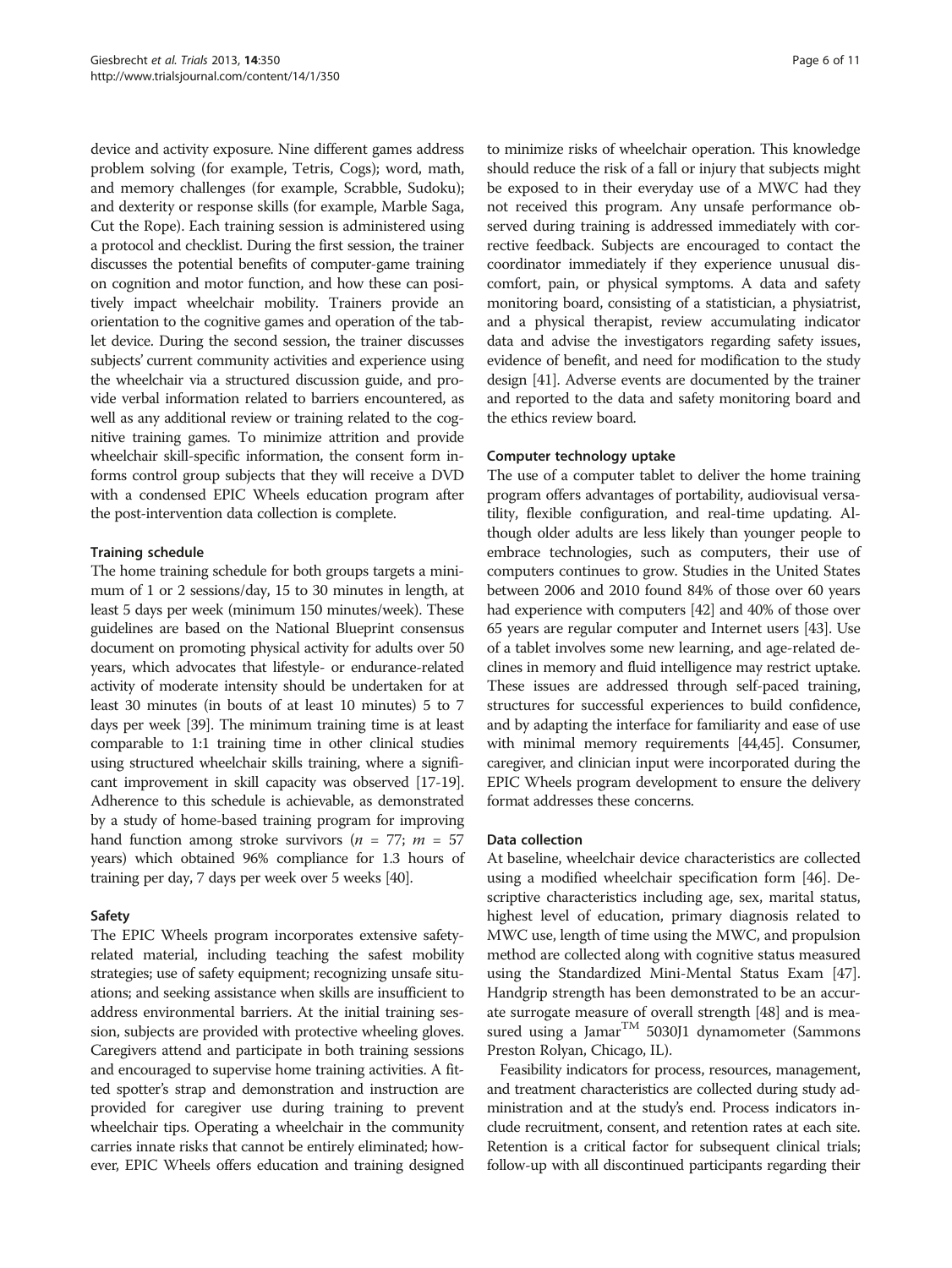reason for dropout will inform future study design and sample size calculations. A post-treatment participant questionnaire is used to evaluate perceived benefit. Resource indicators are monitored by tracking study staff time logs and tablet usage data. Management issues are evaluated using a trainer evaluation form and by tablet reliability or loss data. Treatment indicators include reporting of adverse events and statistical analysis of the treatment effect.

The clinical outcome measures are collected at baseline (pre-randomization) and post-treatment (1 month). The primary outcome is wheelchair skill capacity, measured using the Wheelchair Skills Test 4.1 (WST) [[14](#page-9-0)]. The WST is a structured assessment with 32 discrete mobility skills required to perform social roles in the community, each scored dichotomously as pass or fail, producing a total skill capacity score (0 to 100%) with a higher score reflecting more skills acquired. The WST is sufficiently sensitive to detect proximal effects of training; can be completed in approximately 30 minutes; and does not demonstrate floor or ceiling effects [[16](#page-9-0)]. Two systematic reviews of available wheelchair skill outcome measures confirmed that the WST has the strongest psychometric properties and has been used most extensively in clinical trials [\[49,50](#page-10-0)]. The WST has demonstrated reliability for test-retest (intraclass correlation coefficient (ICC) =  $0.90$ ), intra-rater (ICC =  $0.96$ ), and inter-rater (ICC =  $0.97$ ) administration [\[16](#page-9-0)]. Construct validity has been supported by significant relationships with predictive variables of age, sex, MWC experience, diagnosis, and use of a lightweight wheelchair, which together accounted for 35% of variability in WST score using multiple regression (adjusted  $R^2 = 0.35$ ) [[16](#page-9-0)]. Concurrent validity has been established through positive correlation with two criterion measures: therapists' global assessment of user ability ( $R<sub>S</sub> = 0.39 - 0.40$ ) and the Functional Independence Measure (admission score  $R_S = 0.38$ ; discharge score  $R_S = 0.31$ ) [[16,](#page-9-0)[51\]](#page-10-0).

Secondary clinical outcomes reflect more distal impacts of the intervention. Given the dearth of evidence in the literature, there is substantial value in understanding the relationship between skill acquisition and safety, confidence, community participation, mobility, and utility. Seven secondary measures contribute to discerning a clinically important impact of the EPIC Wheels intervention.

- WST 4.1 skill safety. The WST also provides a total skill safety score (0-100%) reflecting the number of skills addressed in a safe manner (higher score indicates greater safety), regardless of whether the skill is acquired or not. This is of considerable importance, since training also involves learning to recognize risks and limitations.
- Wheelchair Outcome Measure (WhOM). The rehabilitation literature strongly suggests the use of measures of user-identified activities of relevance

and perceived satisfaction with performance [[52-54\]](#page-10-0). Using an interview format, MWC users are asked to identify relevant activities and rate them for both importance and satisfaction, using an 11-point scale (0 to 10), with higher scores indicating greater importance or satisfaction. The WhOM demonstrates reliability and validity in use among older adults (Test-retest ICC =  $0.77$  to 1.00; correlation with QUEST [[55](#page-10-0)]  $r_s = 0.36$  to 0.45) [[56](#page-10-0)].

- Wheelchair Use Confidence Scale for Manual Wheelchair Users (WheelCon-M 3.0). Self-efficacy has been identified as a key component in the performance of wheelchair mobility skills [\[57\]](#page-10-0) and preliminary research has suggested that standardized training can increase wheelchair confidence among older adults [\[58\]](#page-10-0). The WheelCon is a self-report questionnaire composed of 65 statements related to confidence using a wheelchair in activities and environments, each rated on a scale from 0 (not confident) to 100 (completely confident), producing a total mean score of 0 to 100 [[59\]](#page-10-0). A 2010 study evaluated test-retest reliability (ICC =  $0.84$ ) and significant correlation with comparison measures supporting its validity [\[60](#page-10-0)].
- Life-Space Assessment (LSA). The LSA is a 20-item questionnaire that tracks the wheelchair user's travel on a continuum of five environments from the home to outside of town [[61](#page-10-0)], and capturing mobility habits over a 4-week period, including frequency of travel and level of assistance required. Scores vary from 0 to 120 and are weighted for frequency and level of assistance, with higher scores reflecting further distance from home, greater frequency of travel, and less assistance required. Evaluation of the LSA among power wheelchair users found excellent test-retest reliability (ICC =  $0.87$ ) [[62](#page-10-0)].
- Health Utility Index Mark 3 (HUI3). Health utility measurement is useful in performing cost-utility and cost-effectiveness analyses of new rehabilitation interventions. National guidelines for healthcare economic analyses strongly advocate the use of a validated measure of health-related quality of life, which can be converted to quality-adjusted life years gained, so as to fully inform funding decisions [\[63](#page-10-0)]. The HUI3 is a brief questionnaire that asks subjects about their health status, deriving both single- and multiple-attribute utilities to ascertain qualityadjusted life years [\[64\]](#page-10-0), and meets the criteria for a valid health-related quality-of-life utility score [[65](#page-10-0)]. Each single-attribute utility is scored between 0.00 and 1.00 and the multiple-attribute utility scale is scored from −0.36 to 1.00, with higher scores reflected better health and quality of life. Our study is not sufficiently powered to undertake a cost-utility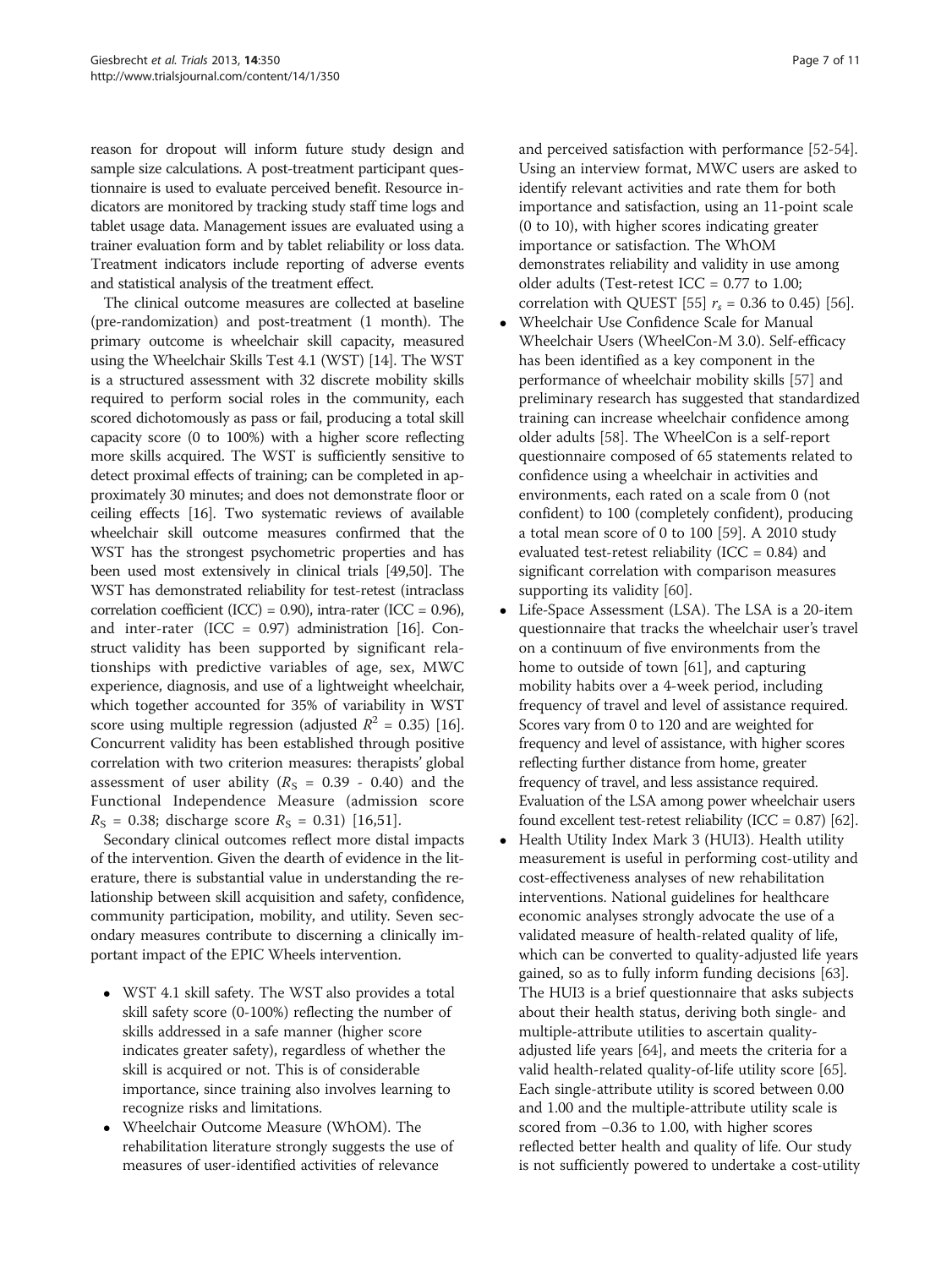analysis, but will determine the feasibility of collecting cost-utility data in a larger RCT and estimate what changes in health-related quality of life might be anticipated.

- Wheeling While Talking test (WheelTalk). Wheelchair mobility is a complex skill and prone to risk of tips, falls, and potential injury, particularly with older adult users, where motor and cognitive function may decline with age. The WheelTalk is a new divided-attention assessment for wheelchair users. Scoring reflects the additional number of seconds required to complete a slalom course during the dual-task versus motor task-only condition, with a larger time differential indicating poorer performance. Initial evaluation with residents in a long-term care facility demonstrated reliability for test-retest (ICC =  $0.92$ ), intra-rater (ICC =  $1.00$ ) and inter-rater (ICC =  $1.00$ ) administration [\[66\]](#page-10-0). Collecting data in this study will allow investigation of associations between performance and wheelchair skill, safety, and other demographic factors, contributing to validation of this tool.
- Data logger. To capture level of activity while in the wheelchair, a data logger (three-axis self-recording accelerometer X16-1C, Gulf Coast Data Concepts, Waveland, MS) is mounted on the drive wheel spokes of each subject's wheelchair. The data logger is a small, unobtrusive 'black box' that collects drive wheel movement via an accelerometer over a period of 6 to 10 days. Distance travelled and bouts of travel will be calculated, with larger values reflecting more activity. Collecting these data will allow description and comparison of wheeling patterns and extent of activity among participants. Data loggers are installed at the first training session and removed at the second training session, approximately 2 weeks later.

#### Statistical analyses

Study analyses will consider study feasibility indicators as well as clinical (statistical) outcomes. Means and standard deviations (for continuous variables) and frequencies and proportions (for categorical variables) will be used to summarize case mix and outcome variables for groups. Qualitative comparison of variable balance will be made, including determination of prognostic importance [[36](#page-9-0)]. Descriptive statistics of training time and number of training sessions (collected via tablet usage data) will be used to evaluate adherence and explore potential associations between training intensity and measured outcomes.

A detailed description of the feasibility indicators and measurement criteria is provided in Additional file [1](#page-8-0). Feasibility indicators will be treated as binary, with 'success' indicating that the protocol is sufficiently robust to move forwards with the large RCT with only small or no adaptation required, and 'revise' indicating a need for more substantive change before proceeding. The number and extent of objectives requiring revision will determine whether the feasibility study data can be conflated with those produced in a larger subsequent RCT.

Post-treatment WST skill capacity scores will be compared in the treatment and control groups using analysis of covariance (ANCOVA), controlling for baseline score as a covariate for the primary analysis [\[67](#page-10-0)]. Borm et al. [\[68](#page-10-0)] demonstrate that correlation between pre- and postintervention scores ( $\rho$ ) influences analysis power; when  $\rho$  > 0.5, change score is more powerful than direct postintervention comparison. However, when  $\rho$  lies between 0.2 and 0.8, ANCOVA (controlling for baseline score) further reduces the required sample size by 10 to 40% over change score. Given that preliminary data suggest  $\rho \sim 0.5$ (F Routhier, personal communication), ANCOVA should provide the most powerful analysis, in addition to reducing error variance and allowing modification when statistical assumptions are not met [\[69\]](#page-10-0). Unequal cell sizes will be accommodated using Method 1 adjustment [\[70](#page-10-0)] and diagnostic assessments made for model assumptions. Significance testing (P) and marginal means with 95% confidence intervals will be estimated. Effect size (partial  $\eta^2$ ) will be calculated as a ratio of the effect and total sums of squares, with a 95% confidence interval. To preserve prognostic balance, primary analysis will be based on intention to treat; however, since one objective is to estimate the treatment effect, secondary analysis on a per-protocol basis (subjects who adhere to treatment) will also be conducted, for comparison [[71\]](#page-10-0).

One argument for potential improvement in wheelchair skills using the EPIC Wheels program is the inducement of subjects to use their wheelchair more, rather than the specific content of the training program. Our factorial design, with extra wheeling as a second factor, will attempt to address this question. Initial analysis will contrast the two main effects: training (EPIC Wheels versus cognitive games) and extra wheeling (yes versus no). Secondary analysis of the interaction contrast between factors may delineate whether additional wheeling has a synergistic or antagonistic effect on the training program.

ANCOVA will be used to compare post-treatment scores between groups for WST skill safety, wheelchair confidence (WheelCon), safety risk (WheelTalk), and mobility (LSA) as a secondary analysis. In each case, baseline score will be used as a covariate. Subjects' satisfaction with performance of meaningful activities (WhOM score) will be analyzed using analysis of variance (ANOVA). Mean administration time for the HUI3 will be calculated and a preliminary evaluation of change in the treatment group will be conducted. Endpoints and change analyses will also be conducted to compare their precisions with ANCOVA.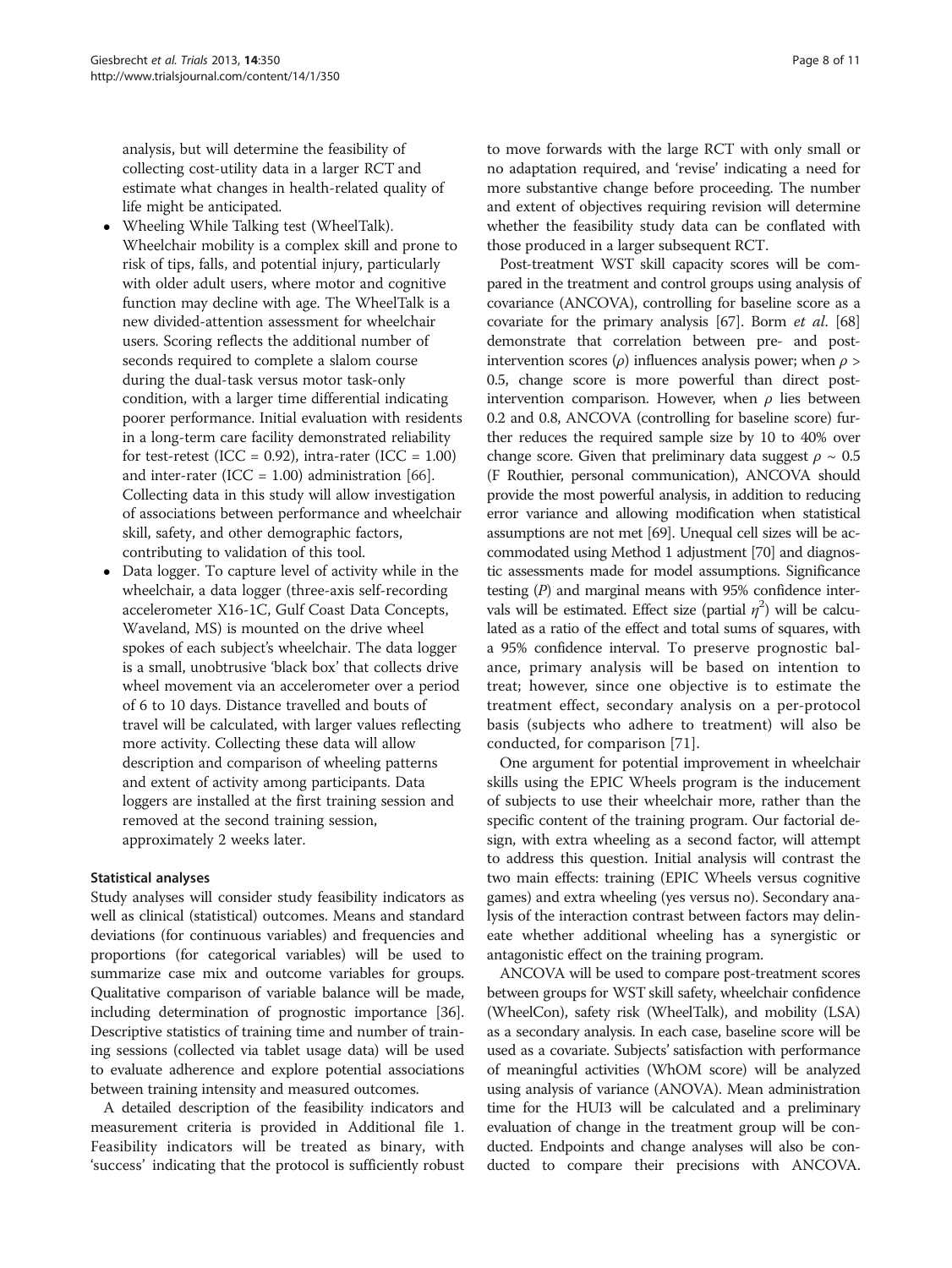<span id="page-8-0"></span>Summary and descriptive statistics for distance and speed (mean and standard deviation) and bouts of activity (counts) will be calculated for the data logger data.

#### **Discussion**

The EPIC Wheels study is intended to establish the feasibility of a novel intervention designed to improve wheelchair skills and safety among older adult manual wheelchair users. The EPIC Wheels program is innovative in several respects. First, it offers evidence-based skills training in a home training format that has greater potential for clinical uptake. While structured training has been demonstrated to improve skill capacity, access to and related costs of oneon-one training with an expert clinician has restricted widespread adoption. Consolidating the majority of training in a home program with remote electronic monitoring by the clinician makes for a more viable option from an economic and convenience standpoint. Second, EPIC Wheels has a theory-driven design to increase effectiveness among older adults and enhance program adherence, explicitly incorporating principles of social cognitive theory (self-efficacy) and andragogy (adult learning) into the content and delivery format. In addition, older adult stakeholder groups including MWC users, their caregivers, and clinician trainers, were intimately involved during the 1-year program development process. Research related to capacity and a principled teaching method for older adults to learn wheelchair mobility skills is sparse, and this study may provide important new evidence. Third, the use of commercially available and relatively inexpensive tablet technology provides a flexible and versatile mobile training interface. Trainees can practice with the tablet on their wheelchair in their home or community environment and communicate remotely with their trainer, while clinicians can monitor training activity and communication through a web-based interface at their convenience. Finally, the factorial study design will allow broader inferences about the contributions of increased wheelchair activity and the specific attributes of the EPIC Wheels training program, as well as an interaction between these factors.

Owing to the nature of feasibility studies, several inherent limitations arise and will be addressed in the larger multisite RCT study to follow. The potential for recruitment of novice older adult MWC users is unknown: this is an important feasibility indicator to address for future planning. Assessment of skill retention will not be addressed at this stage. Control group subjects may be more likely to drop out. Providing control group trainers with structured strategies to maintain subject enthusiasm; weekly subject contact; engaging and fun cognitive computer games, and provision of a condensed training DVD at the study conclusion will help mitigate this risk. Demonstration of a treatment effect may lack generalizability, owing to the restricted age group being targeted. Age is inversely related to

motor skill acquisition, including wheelchair mobility skills. We anticipate that a training program proven to be effective with older adults should have at least as large a treatment effect in younger and stronger individuals; however, this assumption is as yet untested.

The feasibility indicators of this study will be used to construct and implement a comprehensive, multi-site RCT trial that directly measures the guiding hypotheses. This subsequent study will address skill retention using a 6 month follow-up evaluation. A large RCT will directly address evaluation of important changes in wheelchair skill and safety; wheelchair use confidence; mobility and community participation; and cost-effectiveness. Evidence for the effectiveness of EPIC Wheels would inform clinical best practice and provide justification for a pilot project where a single trainer coordinates service to a large group of wheelchair users across a broad geographical area. EPIC Wheels has great potential for use across age and diagnostic groups, including training for individuals who live in rural and remote locations where access to rehabilitation programs is not practical. EPIC Wheels provides versatility, as it can be delivered on multiple platforms including computers, tablets, smart phones, and traditional DVD. Furthermore, the inherent capacity of the tablet device (that is, GPS, accelerometers) can be incorporated into future EPIC Wheels versions to collect real-time user data on wheelchair performance; to create interactive training activities or games; to evaluate skill performance; and integration with other commercially available technology.

#### Trial status

Approval has been obtained from the university Research Ethics Boards and regional health authority Research Review Committees at both sites. All study staff have been hired and trained at both sites and recruitment is currently underway.

#### Additional file

[Additional file 1:](http://www.biomedcentral.com/content/supplementary/1745-6215-14-350-S1.docx) Detailed description of feasibility indicators and measurement criteria.

#### Abbreviations

ANCOVA: Analysis of covariance; ANOVA: Analysis of variance; EPIC Wheels: Enhancing participation in the community by improving wheelchair skills; HUI3: Health utilities index mark 3; ICC: Intraclass coefficient; LSA: Life-space assessment; MCID: Minimally clinically important difference; MWC: Manual wheelchair; RCT: Randomized controlled trial; WheelTalk: Wheeling while talking test; WhOM: Wheelchair outcome measure; WST: Wheelchair skills test, version 4.1.

#### Competing interests

The authors declare that they have no competing interests.

#### Authors' contributions

WCM was responsible for administration of the grant, oversight of the study, and first site lead. JJE provided guidance with the research design and implementation. IMM was instrumental in the development of the tablet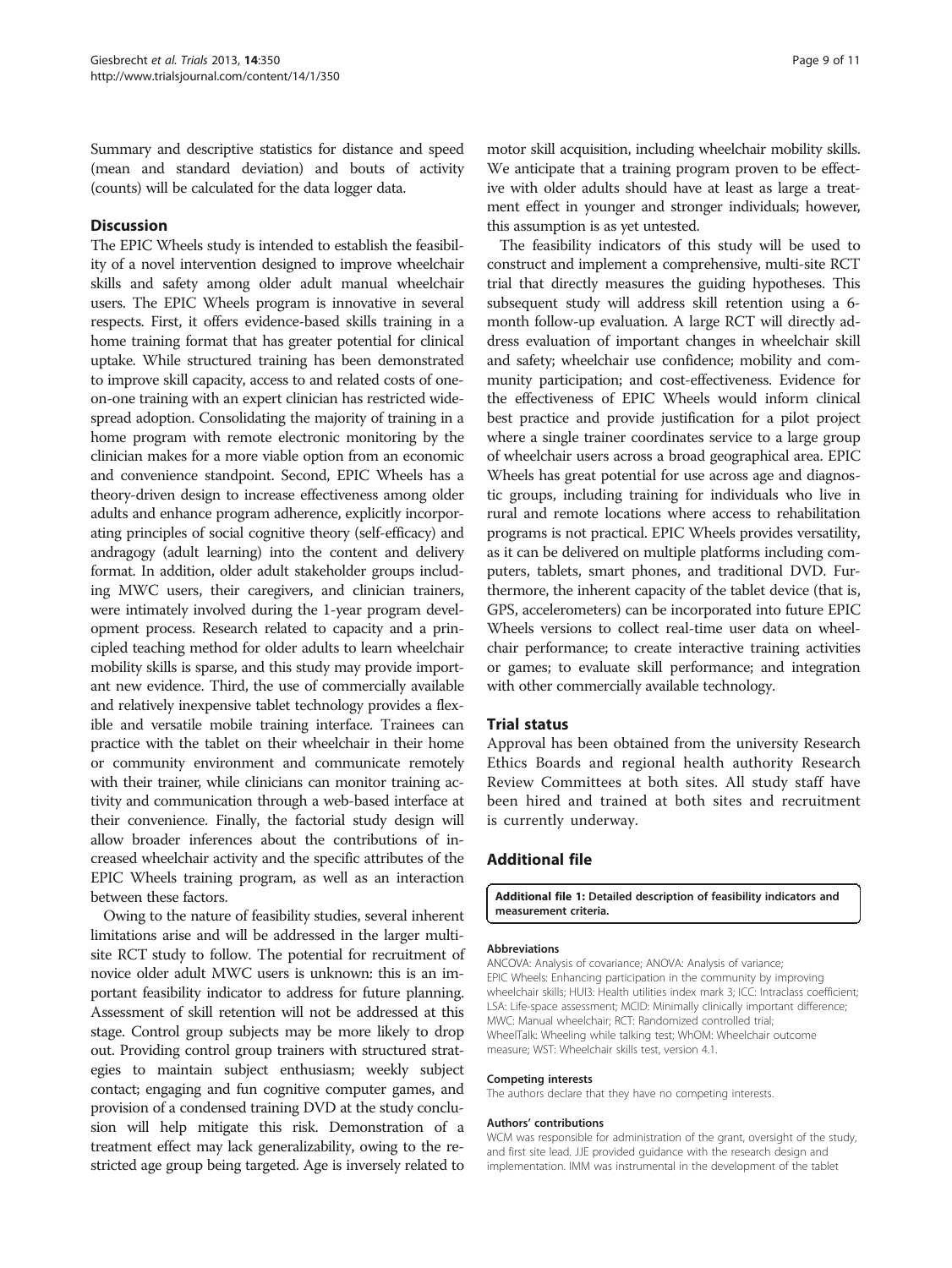<span id="page-9-0"></span>software applications and provided ongoing technology design and support for the computer tablet software application. CHG provided expertise in the RCT design and analysis as well as cost-utility and cost-effectiveness evaluation. RLW contributed to the program evaluation and development research phase. EMG was primarily responsible for development of the intervention, pilot testing, and the second site lead. EMG wrote the first draft of the manuscript and all authors reviewed and contributed to the final version.

#### Acknowledgements

This study was funded by an operating grant from the Canadian Institutes of Health Research (MOP-123240). EMG is supported by a doctoral fellowship from the Canadian Institutes of Health Research.

#### Author details

<sup>1</sup>Department of Occupational Science and Occupational Therapy, University of British Columbia, Vancouver, Canada. <sup>2</sup>Department of Physical Therapy, University of British Columbia, Vancouver, Canada. <sup>3</sup>Department of Computer Science, University of British Columbia, Vancouver, Canada. <sup>4</sup>Faculty of Nursing, University of Manitoba, Winnipeg, Canada. <sup>5</sup>Faculty of Health Sciences, Simon Fraser University, Burnaby, Canada.

#### Received: 14 August 2013 Accepted: 11 October 2013 Published: 24 October 2013

#### References

- Cranswick K, Dosman D: Eldercare: What We Know Today. Ottawa: Statistics Canada; 2008. Catalogue no. 11–008.
- Statistics Canada: Participation and Activity Limitation Survey 2006: Labour Force Experience of People with Disabilities in Canada. Ottawa; 2008. Catalogue no. 89-628-X.
- 3. Shields M: Use of wheelchairs and other mobility support devices. Health Rep 2004, 15:37–41.
- 4. Mann WC, Llanes C, Justiss MD, Tomita M: Frail older adults' self-report of their most important assistive device. Occup Ther J Res 2004, 24:4-12.
- 5. Finlayson M, van Denend T: Experiencing the loss of mobility: perspectives of older adults with MS. Disabil Rehabil 2003, 25:1168–1180.
- 6. Simpson RC, LoPresti EF, Cooper RA: How many people would benefit from a smart wheelchair? J Rehabil Res Develop 2008, 45:53–72.
- 7. Laliberte Rudman D, Hebert D, Reid D: Living in a restricted occupational world: the occupational experiences of stroke survivors who are wheelchair users and their caregivers. Can J Occup Ther 2006, 73:141-152.
- 8. Kirby RL, Mifflen NJ, Thibault DL, Smith C, Best KL, Thompson KJ, MacLeod DA: The manual wheelchair-handling skills of caregivers and the effect of training. Arch Phys Med Rehabil 2004, 85:2011–2019.
- Kirby RL, Ackroyd-Stolarz SA, Brown MG, Kirkland SA, MacLeod DA: Wheelchair-related accidents caused by tips and falls among noninstitutionalized users of manually propelled wheelchairs in Nova Scotia. Am J Phys Med Rehabil 1994, 73:319-330.
- 10. Gavin-Dreschnack D, Nelson A, Fitzgerald S, Harrow J, Sanchez-Anguiano A, Ahmed S, Powell-Cope G: Wheelchair-related falls: current evidence and directions for improved quality care. J Nurs Care Qual 2005, 20:119-127.
- 11. Kirby RL: Wheelchair Skills Program Version 4.1. [[http://www.](http://www.wheelchairskillsprogram.ca/eng/trainers_archive.php) [wheelchairskillsprogram.ca/eng/trainers\\_archive.php\]](http://www.wheelchairskillsprogram.ca/eng/trainers_archive.php).
- 12. Coolen AL, Kirby RL, Landry J, MacPhee AH, Dupuis D, Smith C, Best KL, MacKenzie DE, MacLeod DA: Wheelchair skills training program for clinicians: a randomized controlled trial with occupational therapy students. Arch Phys Med Rehabil 2004, 85:1160–1167.
- 13. Kirby RL, Dupuis DJ, Macphee AH, Coolen AL, Smith C, Best KL, Newton AM, Mountain AD, MacLeod DA, Bonaparte JP: The Wheelchair Skills Test (version 2.4): measurement properties. Arch Phys Med Rehabil 2004, 85:794–804.
- 14. MacPhee AH, Kirby RL, Coolen AL, Smith C, MacLeod DA, Dupuis DJ: Wheelchair skills training program: a randomized clinical trial of wheelchair users undergoing initial rehabilitation. Arch Phys Med Rehabil 2004, 85:41–50.
- 15. Best KL, Kirby RL, Smith C, MacLeod DA: Wheelchair skills training for community-based manual wheelchair users: a randomized controlled trial. Arch Phys Med Rehabil 2005, 86:2316–2323.
- 16. Ozturk A, Ucsular FD: Effectiveness of a wheelchair skills training programme for community-living users of manual wheelchairs in Turkey: a randomized controlled trial. Clin Rehabil 2011, 25:416–424.
- 
- 17. Karmarkar AM, Collins DM, Kelleher A, Ding D, Oyster M, Cooper RA: Manual wheelchair-related mobility characteristics of older adults in nursing homes. Disabil Rehabil Assist Technol 2010, 5:428–437.
- 18. Smith C, Kirby RL: Manual wheelchair skills capacity and safety of residents of a long-term care facility. Arch Phys Med Rehabil 2011, 92:663–669.
- 19. Garber SL, Bunzel R, Monga TN: Wheelchair utilization and satisfaction following cerebral vascular accident. J Rehabil Res Dev 2002, 39:521–534.
- 20. Ganesh S, Hayter A, Kim J, Sanford J, Sprigle S, Hoenig H: Wheelchair use by veterans newly prescribed a manual wheelchair. Arch Phys Med Rehabil 2007, 88:434–439.
- 21. Gill TM, Baker DI, Gottschalk M, Peduzzi PN, Allore H, Byers A: A program to prevent functional decline in physically frail, elderly persons who live at home. N Engl J Med 2002, 347:1068-1074.
- 22. Tousignant M, Dubuc N, Hebert R, Coulombe C: Home-care programmes for older adults with disabilities in Canada: how can we assess the adequacy of services provided compared with the needs of users? Health Soc Care Community 2007, 15:1–7.
- 23. Sanford JA, Griffiths PC, Richardson P, Hargraves K, Butterfield T, Hoenig H: The effects of in-home rehabilitation on task self efficacy in mobility-impaired adults: a randomized clinical trial. J Am Geriatr Soc 2006, 54:1641-1648.
- 24. Tousignant M, Boissy P, Corriveau H, Moffet H: In home telerehabilitation for older adults after discharge from an acute hospital or rehabilitation unit: a proof-of-concept study and costs estimation. Disabil Rehabil Assist Technol 2006, 1:209–216.
- 25. Layne JE, Sampson SE, Mallio CJ, Hibberd PL, Griffith JL, Das SK, Flanagan WH, Castaneda-Sceppa C: Successful dissemination of a community-based strength training program for older adults by peer and professional leaders: the people exercising program. J Am Geriatr Soc 2008, 56:2323–2329.
- 26. Jette AM, Rooks D, Lachman M, Lin TH, Levenson C, Heislein D, Giorgetti MM, Harris BA: Home-based resistance training: predictors of participation and adherence. Gerontologist 1998, 38:412–421.
- 27. Hoenig H, Sanford JA, Butterfield T, Griffiths PC, Richardson P, Hargraves K: Development of a teletechnology protocol for in-home rehabilitation. J Rehabil Res Develop 2006, 43:287-298.
- 28. Campbell AJ, Robertson MC, Gardner MM, Norton RN, Tilyard MW, Buchner DM: Randomised controlled trial of a general practice programme of home based exercise to prevent falls in elderly women. BMJ 1997, 315:1065–1069.
- 29. Tinetti ME, Baker DI, McAvay G, Claus EB, Garrett P, Gottschalk M, Koch ML, Trainor K, Horwitz RI: A multifactorial intervention to reduce the risk of falling among elderly people living in the community. N Engl J Med 1994, 331:821–827.
- 30. Jordan JL, Holden MA, Mason EE, Foster NE: Interventions to improve adherence to exercise for chronic musculoskeletal pain in adults. Cochrane Database Syst Rev 2010, 1:CD005956. doi: 10.1002/14651858.CD005956.pub2.
- 31. Aarhus R, Gronvall E, Larsen SB, Wollsen S: Turning training into play: embodied gaming, seniors, physical training and motivation. Gerontechnology 2011, 10:110–120.
- 32. Merriam SB: Andragogy and self-directed learning: pillars of adult learning theory. New Dir Adult Cont Educ 2001, 89:3-13.
- 33. Shaughnessy M, Resnick BM: Using theory to develop an exercise intervention for patients post stroke. Top Stroke Rehabil 2009, 16:140–146.
- Bandura A: Self-Efficacy: The Exercise of Control. New York: WH Freeman and Company; 1997.
- 35. Knowles MS: The Modern Practice of Adult Education: From Pedagogy to Andragogy. New York: The Adult Education Company; 1980.
- Altman DG: Comparability of randomised groups. Statistician 1985, 34:125-136. 37. Montgomery MM, Peters TJ, Little P: Design, analysis and presentation of
- factorial randomised controlled trials. BMC Med Res Method 2003, 3:26–30.
- 38. Beaton DE, Boers M, Wells GA: Many faces of the minimal clinically important difference (MCID): a literature review and directions for future research. Curr Opin Rheumatol 2002, 14:109–114.
- 39. Cress ME, Buchner DM, Prohaska T, Rimmer J, Brown M, Macera C, Dipietro L, Chodzko-Zajko W: Best practices for physical activity programs and behavior counseling in older adult populations. J Aging Phys Act 2005, 13:61–74.
- 40. Alon G, Sunnerhagen KS, Geurts AC, Ohry A: A home-based, self-administered stimulation program to improve selected hand functions of chronic stroke. Neuro Rehabil 2003, 18:215–225.
- 41. DeMets DL: Data and safety monitoring boards. In Encyclopedia of Biostatistics. Edited by Armitage P, Colton T. Chichester: Wiley; 1998:1066–1071.